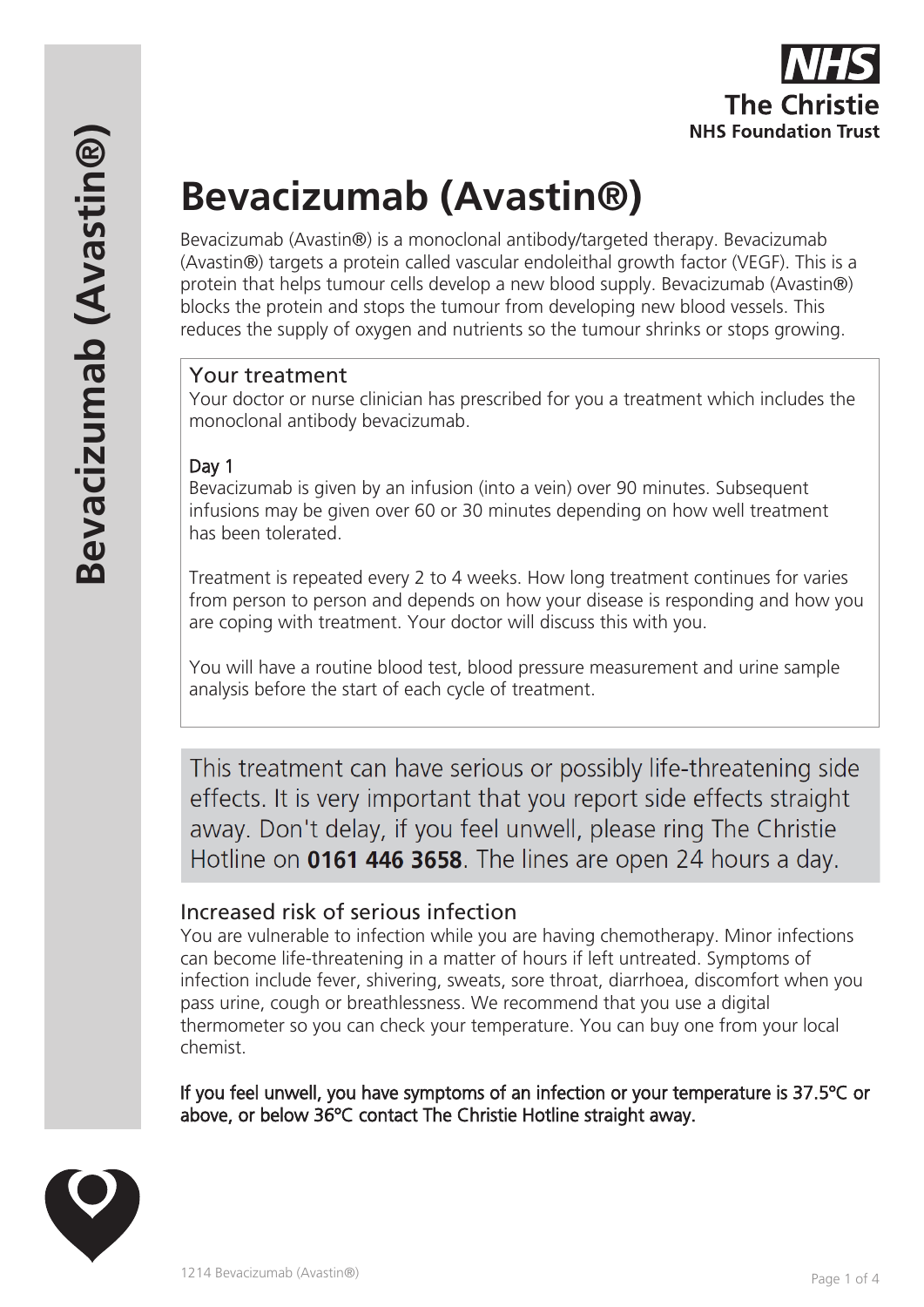# Is it alright for me to have a flu jab during the time I'm having chemotherapy?

It's safe to have a flu jab, but depending on the sort of chemotherapy you have had, it may not give quite as much protection against infection as usual. Some patients may need two vaccinations. However, if you're thinking of having any other vaccinations, do check with your Christie doctor first, because some vaccines should be avoided.

# Possible side effects

This treatment can cause many different side effects. Some are more likely to occur than others. Everyone is different and not everyone gets all the side effects. Most side effects are usually temporary, but in some rare cases they can be life-threatening. It is important to tell your hospital doctor or nurse about any side effects so they can be monitored and, where possible, treated.

# Common side-effects (more than 1 in 10)

#### • High blood pressure

You will need to have your blood pressure checked throughout your treatment as some patients experience a rise in their blood pressure measurements. Most patients don't experience any problems but you may need to start taking, or increase tablets to control your blood pressure. These medications can usually be stopped once bevacizumab treatment has stopped. Doses of bevacizumab may need to be missed until your blood pressure is under control.

#### • Protein in the urine

This can occur due to effects of bevacizumab on the kidneys. It doesn't normally cause symptoms but requires careful monitoring. Before each dose of treatment you will have your urine tested for protein. If protein is identified you may need a further urine analysis and blood tests to assess how well your kidneys are working. Bevacizumab may be stopped until the protein found in the urine has resolved.

# Uncommon side-effects (less than 1 in 10)

#### • Blood clots (Warning!)

During this treatment you are more at risk of blood clots in the legs (DVT) or lungs (PE). Occasionally these clots can be life-threatening. To help prevent clots, keep mobile and drink plenty of non-alcoholic fluids (around 2 to 3 litres per day). Symptoms of a blood clot include breathlessness; chest pain; fainting; coughing up blood or pain; redness; swelling or warmth in an arm or leg. If you develop any of these symptoms you should ring 999 and go immediately to your nearest accident and emergency department.

#### • Bowel perforation

A small hole can sometimes develop in the wall of the bowel (perforation). You'll be closely monitored when you come for treatment but if you develop persistent abdominal pain or an abdominal swelling contact The Christie Hotline number on 0161 446 3658 for advice immediately. It is not advisable to have any surgical procedures such as endoscopy whilst actively on bevacizumab – please consult your clinical team.

## • Slow wound healing

Bevacizumab can slow the healing of wounds. You should not have bevacizumab treatment within 28 days of an operation (either before or after an operation or other invasive procedure). Your doctor will discuss this with you, but please make sure that you tell your doctor about any planned operations or other treatments, as you may need to have a break in your bevacizumab treatment. Particular attention needs to be paid to dental treatments – see page 3).

## • Increased risk of bruising or bleeding

Minor nose bleeds are commonly seen in patients receiving chemotherapy. However, if you develop unusual bruising or bleeding, contact The Hotline number for advice immediately. Due to the increased risk of bleeding you should not take high-dose aspirin (more than 325mg daily) although low-dose aspirin (75mg daily) can be continued.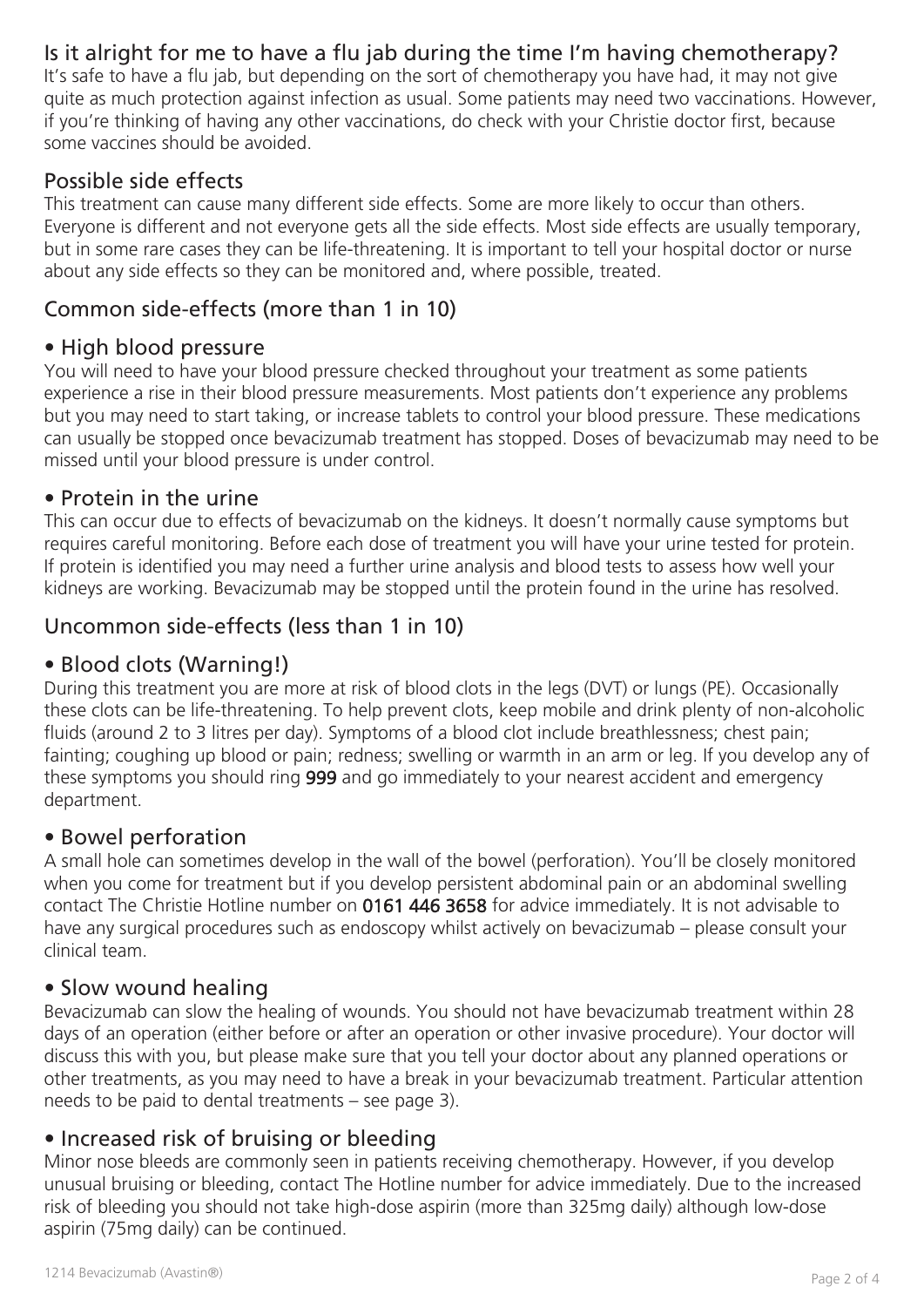## • Allergic reaction

Occasionally allergic reactions can occur whilst you are receiving the bevacizumab drip in hospital. This can result in symptoms of a rash, sickness, dizziness, wheeze or shortness of breath. Before receiving bevacizumab all patients are given treatment to reduce the risk of a reaction occurring. If you develop an allergic reaction the drip will be stopped and treatment will be given to help the reaction settle.

#### • Change in voice (hoarseness)

You may notice some voice changes or hoarseness. Talk to your doctor if you are worried about this.

# Rare side effects (less than 1 in 100)

# • Very high blood pressure (Warning!)

If your blood pressure becomes very high it can cause symptoms such as headaches, sleepiness, sickness, confusion and fits. If you experience these symptoms you should attend the nearest Accident and Emergency department for assessment.

Before carrying out any dental work you are strongly advised to consult your oncology team. Although very rare, there is a risk of developing complications of the jaw bone including breakdown of the jaw bone and non-healing following dental treatment such as extraction. This risk is greater when having this treatment with other drugs such as bisphosphonates, and this type of dental treatment should be avoided wherever possible.

#### Serious and potentially life threatening side effects

In a small proportion of patients chemotherapy can result in very severe side effects which may rarely result in death. The team caring for you will discuss the risk of these side effects with you.

## Sex, contraception and fertility

Protecting your partner and contraception We recommend that you or your partner use a condom during sexual intercourse while you are having the course of chemotherapy. Chemotherapy is dangerous to unborn babies and this will also protect you and your partner from any chemotherapy drugs that may be present in semen and in the vagina. If you suspect that you may be pregnant please tell your doctor immediately.

Fertility This chemotherapy may affect your ability to have children. Your doctor or nurse should have discussed this with you. If not, please ask them before you start treatment.

Loss of periods Due to the effect of chemotherapy on the ovaries, you may find that your periods become irregular or may eventually stop. In younger women this may be temporary, but if you are closer to your menopause it may be permanent. This can result in hot flushes, sweats and vaginal dryness. Please contact your specialist nurse if you would like advice about managing these symptoms.

#### Late side effects

Some side effects may become evident only after a number of years. In reaching any decision with you about treatment, the potential benefit you receive from treatment will be weighed against the risks of serious long term side effects to the heart, lungs, kidneys and bone marrow. With some drugs there is also a small but definite risk of developing another cancer. If any of these problems specifically applies to you, the doctor will discuss these with you and note this on your consent form.